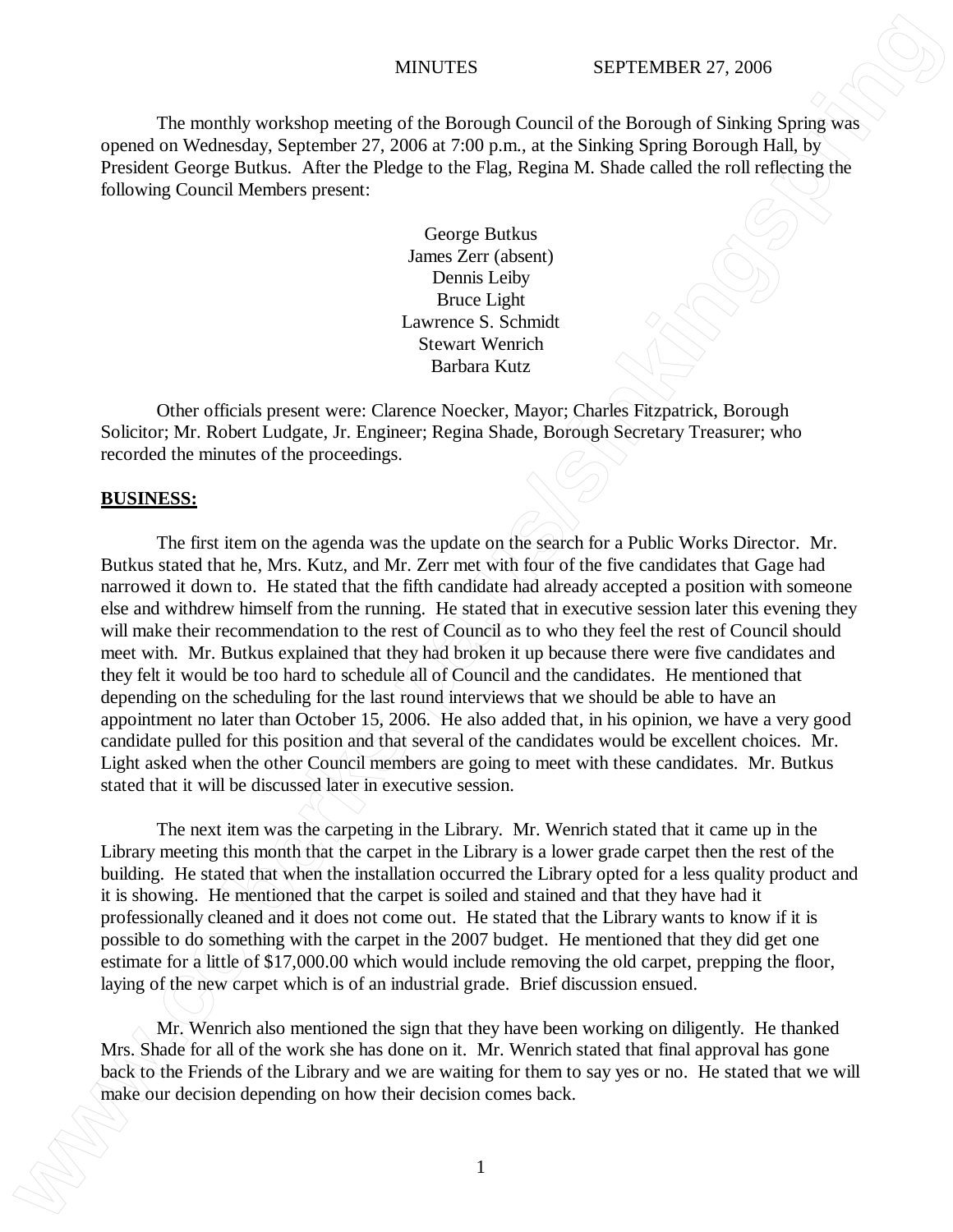Mr. Butkus asked Mr. Leiby if he and his committee would look into the carpet issue. Mr. Leiby asked where they had gotten the bid from. Mr. Wenrich stated that he did not recall at this time. Mr. Leiby made the suggestion that they go with the carpet squares that can be changed if they become stained. Mr. Butkus asked that the Building Committee look into it and at least make a reasonable step ahead and get some realistic quotes and budget for it. He stated that it would probably be better to do it in late spring as opposed to winter. He stated that one of the considerations was to have a moving truck to store the books and shelves in so everything was out of the Library so they could do it as one piece.

The next item was the possible merger with Spring Township and the media coverage. Mr. Butkus stated that we did get a letter from Spring Township today. He asked Mrs. Shade to read the letter (Copy attached). Mr. Butkus mentioned that the media coverage started the day after the Spring Township Board of Supervisors Meeting. He also mentioned that he was called by a reporter that same night around 10:00 p.m. and told the reporter that he has no problem with the study, but he understands that just looking at the economics of it will not always reflect all of reality. He stated that anybody can make it cheaper but do you get the same quality of services. Mr. Biggs asked what the tax rate comparisons are and whose would apply. Mr. Schmidt asked if he could speak on this subject. Mr. Schmidt stated that this is not anything to do with a merger in such; he stated that it is a study to find out the feasibility of all the different aspects of it. He mentioned that all of Council has gotten a letter from the County Community Development Office asking them to look at the potential of moving together. He stated that he wants to know whether or not we are running this office the best way we can and this study will bring that out. He also stated that the study would bring out the feasibility, the pros and the cons of merging. He mentioned that it is interesting to know that the report of the proposed merger of Spring Township and the West Lawn Borough the first time they did it recommended no merger and it wasn't discussed again until West Lawn Borough had raised their taxes twice and then it became feasible. He stated that in the meantime both of the municipalities instituted some changes that were recommended by the Pennsylvania Economy League. Mr. Schmidt stated that he thinks it would be to our advantage to at least go through the study. He also mentioned that doing the study does not mean a merger and that the study will take at least two years to accomplish. He stated that the paper has run with this as a merger and it is just a vote to institute a feasibility study. Mr. Light asked if all of the Council members could have copies of report on Spring Township and West Lawn so that they could study it. Mrs. Shade stated that there is only one copy and if Council wants to come in and look at it they are welcome. Mr. Butkus stated that he is not looking for a vote this evening and that he just wanted to make Council aware of what had transpired, and now that we have received the letter to give Council and the public a chance to really look at it. MYSUTE6 SF S. The Fitspatrick and the state of the state of the state of the state of the state of the state of the state of the state of the state of the state of the state of the state of the state of the state of the s

Mr. Wenrich stated that his question would be that once the study is done is it binding for a referendum. Mr. Butkus stated that it is not binding and that it just gives us the information for fact.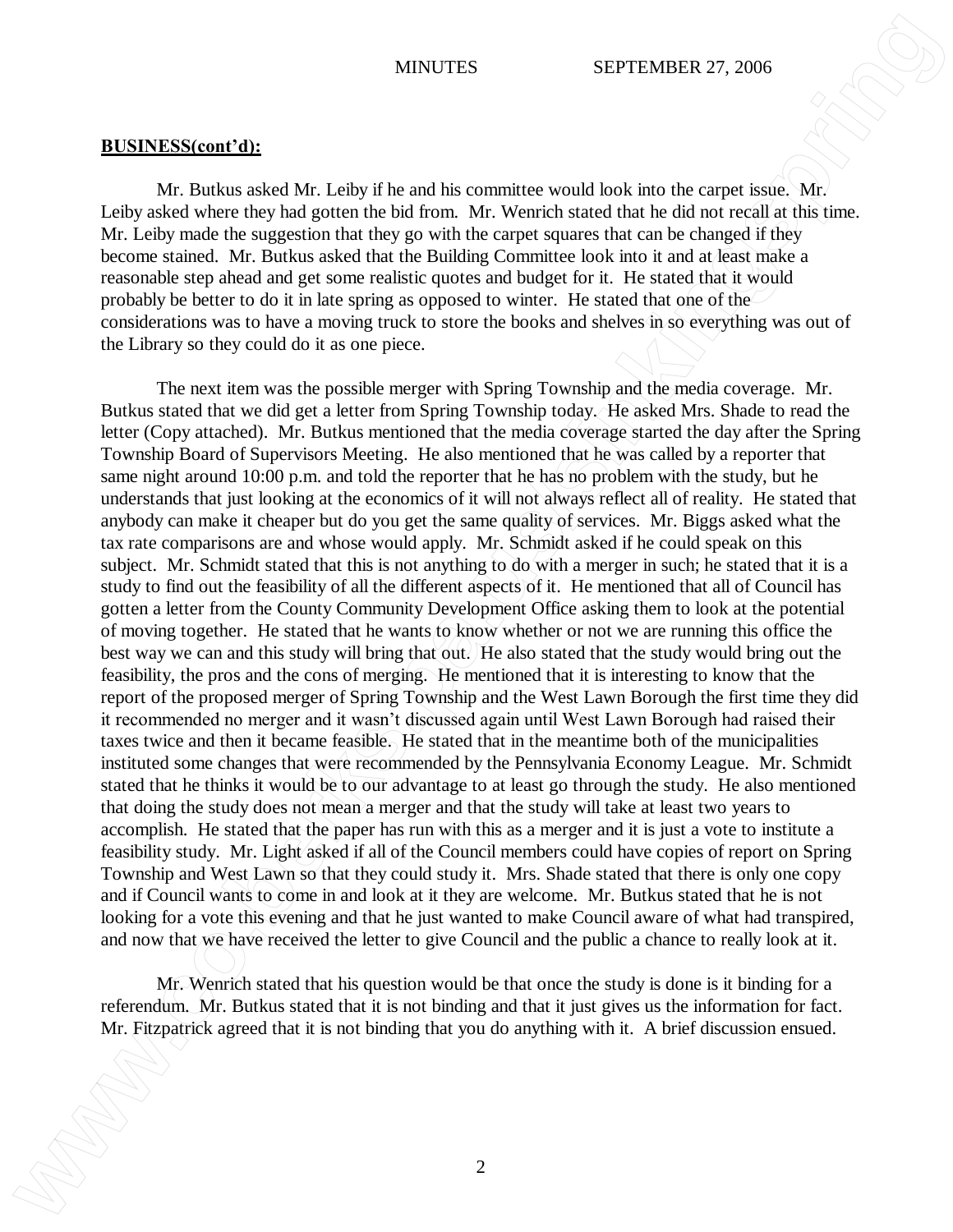Mr. Fitzpatrick asked if the study goes beyond cost. Mr. Ludgate stated that it also looks at services and police coverage. Mrs. Shade stated that that there is a whole thing that she read because she was interested in the accounting version of it and it takes apart how you do your book keeping and every aspect of it. Mr. Fitzpatrick stated that the one thing that he was thinking about is the form of government that any merger possibly would take place. He stated that it is not unrealistic to think that the Borough form of government is a better form of government. He stated that in the Borough you have seven representatives and a mayor and the Board of Supervisors of a second class Township has a maximum of five representatives. Mr. Fitzpatrick also pointed out that, as he understood it, in the West Lawn, Spring Township merger, there was a provision for a representative from West Lawn. He mentioned that there isn't anything in the second class township code that permits wards where specific representatives from a specific district could be elected. He stated that unless you provide for it in a merger, which he isn't sure is legal because if it doesn't provide for it in a second class township code is it permissible. He stated that the Borough Code provides for wards. Mr. Ludgate mentioned that there have been a couple times in Pennsylvania where a Township and Borough merged and it was the Borough form of government that was retained. Mr. Schmidt stated that is something that would have to be discussed if we even decide to go further with this and we are not at that point. A brief discussion ensued. **MINITES WE ARRELIG CONSULTERENTS WE ARRELAGE SET ASSOCIATE SET AND A CONSULTERENTS AND A CONSULTERENTS AND A CONSULTER CONSULTER (WE ARRENAL SET AND A CONSULTER CONSULTER THE MANAGEMENT CONSULTER (WE ARRENAL SET A CO** 

Mr. Weaver asked about the sewer expansion that the Authority is looking at and where that would lie. Mr. Butkus stated that it would be discussed in part of the study and if it is not it would definitely have to be something that is looked at because it is a great asset for us. Mr. Ludgate stated that it is an asset that you don't own really and that the Authority owns it and it is a little different when you have direct ownership and control. Mr. Butkus asked if he is correct in understanding that Spring Township no long has an Authority. Mr. Ludgate stated that is correct and that they operate their system as the Board of Supervisors.

Mr. Light stated that because of all the articles that came out in the last week or so he just wanted to let the residents know that we are not in any process at this time of doing any action. He stated that everything now is strictly what Mr. Schmidt had brought out that we will look at it and study it but there is not talk of a merger. Mr. Ludgate stated that Council only asked about two sharing specific items which were the yard waste recycling area and the fuel and Spring in turn brought up the idea of a study.

Mr. Butkus stated that he would like Council to be prepared to make a decision whether or not we should go ahead with the study at next weeks Council meeting.

Discussion ensued concerning the new papers.

Mr. Butkus stated that the next item is a reminder for the public that fall cleanup is Wednesday, October 25<sup>th</sup>.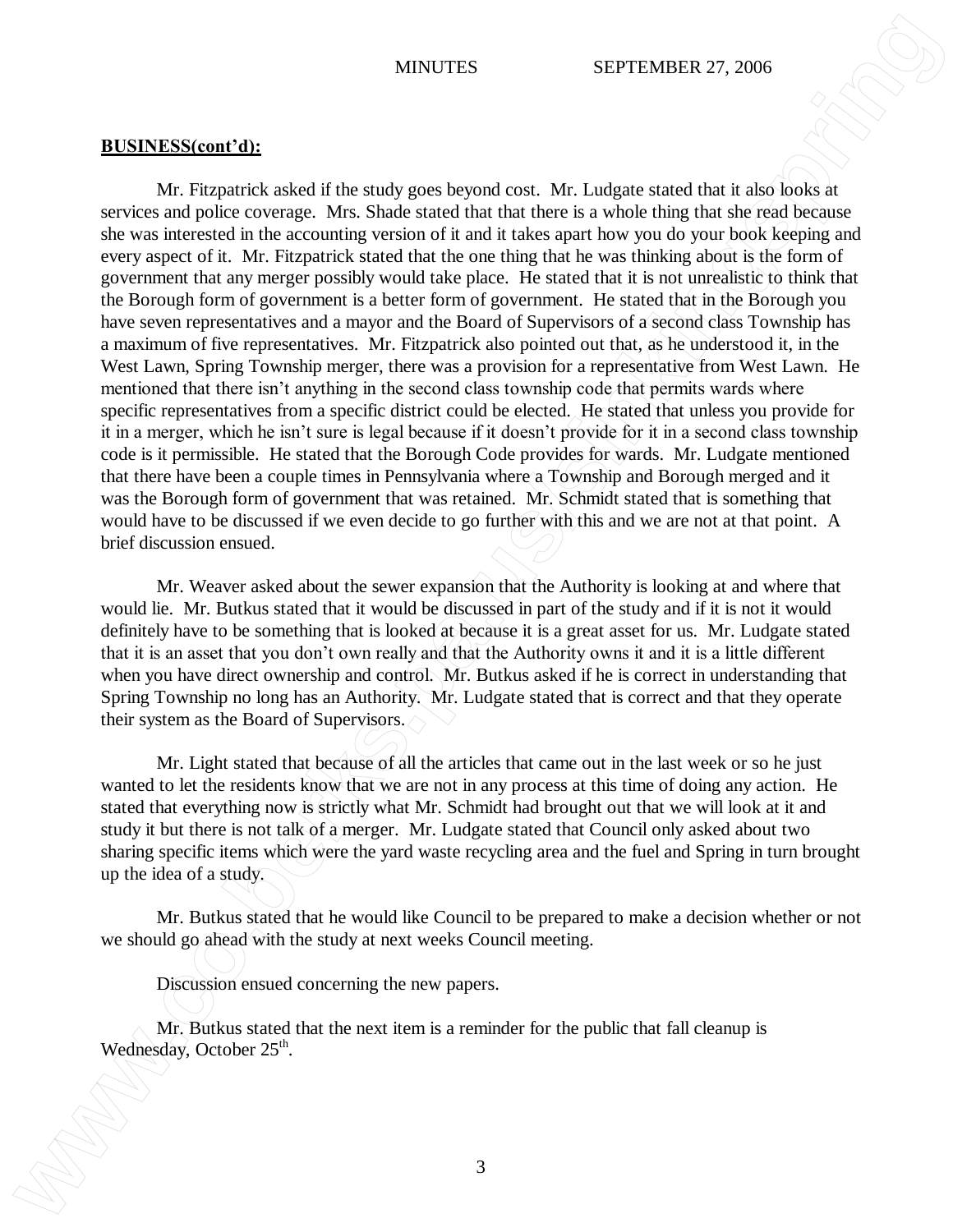A flu vaccine clinic is set up for Wednesday, October  $25<sup>th</sup>$  from 2 p.m. to 6 p.m. The clinic is currently a go, however if a shortage of vaccines happens the clinic might be canceled.

The next item was budget workshops. Mr. Butkus stated that we need to set up some dates for workshops solely set aside for budget purposes. He also urged all committees to begin meeting about what needs to be done next year and what they would like to see done next year and get some realistic planning done ahead of time. He also urged the Chairpersons to work with any of the other appointed boards that are in related topics and the Borough staff that deal with these things on a daily basis because they know more about, equipment wise, what may need fixing or repair. Mr. Butkus asked if Council had any specific time frames that they would like to shoot for for any workshops set for the budget. He also reminded Council that next months Workshop was canceled due to the Halloween Parade in Spring Township. Mr. Butkus asked that everyone bring their calendars to next weeks Council meeting knowing when they can meet so we can schedule these budget meetings and let the public know.

The next item was the permits for required curbing repairs. Mr. Butkus mentioned that a gentleman, who is doing curb repairs for several of the residents on Ashley Road and Miller Drive, had stopped by the Borough Hall. He mentioned that letters had gone out to the residents of those streets letting them know that portions of the curbs and gutters needed to be replaced prior to the Borough repairing the streets which will hopefully happen next year or the following year. He stated that the gentleman wanted to know if he had to pull a permit and if Council would consider waiving the fee since the Borough is mandating the repairs. Mr. Ludgate stated that the inspections are simple enough and he would imagine any of the road crew would be able to conduct the inspection because you just have to verify that they have it down deep enough that they have a stone sub base and that the concrete they are pouring is at least 3,000 PSI. He stated that it is not a terribly involved inspection but that your fee offsets the cost of inspections. Mr. Schmidt asked what we have done in the past. Mr. Ludgate stated that we made them pay for the permit. Mr. Schmidt stated that he thinks that we would be setting a bad president by not charging a fee. A brief discussion ensued. **ENEXTS SEPTEN SEPTEN OF A CONFIRMATIVE CONSULTER SECTION AND MATTENT CONFIRMATIVE CONFIRMATIVE CONFIRMATIVE CONFIRMATIVE CONFIRMATIVE CONFIRMATIVE CONFIRMATIVE CONFIRMATIVE CONFIRMATIVE CONFIRMATIVE CONFIRMATIVE CONFIRMA** 

Mr. Harding mentioned that when Penn Avenue was done people were supposed to replace their curbs and they haven't been done yet. Mr. Wenrich stated that is an enforcement issue. Mr. Ludgate mentioned that Penn Avenue is a state road so it is a little different because it is not the Borough's right-of-way. Mr. Butkus stated that unless he hears a motion to waive the fees it will stand as they were approved by Council earlier this year in the fee schedule. Mr. Ludgate stated that it is on the master fee schedule.

The next item was an update on the bridge clean out. Mr. Butkus stated that on August 30, 2006 he called Penn DOT because they said they were going to do it in August and it had not been done yet. He stated that their response was that they got backed up because of some other projects and that they would be getting to it in September. He stated that he called them again because it is the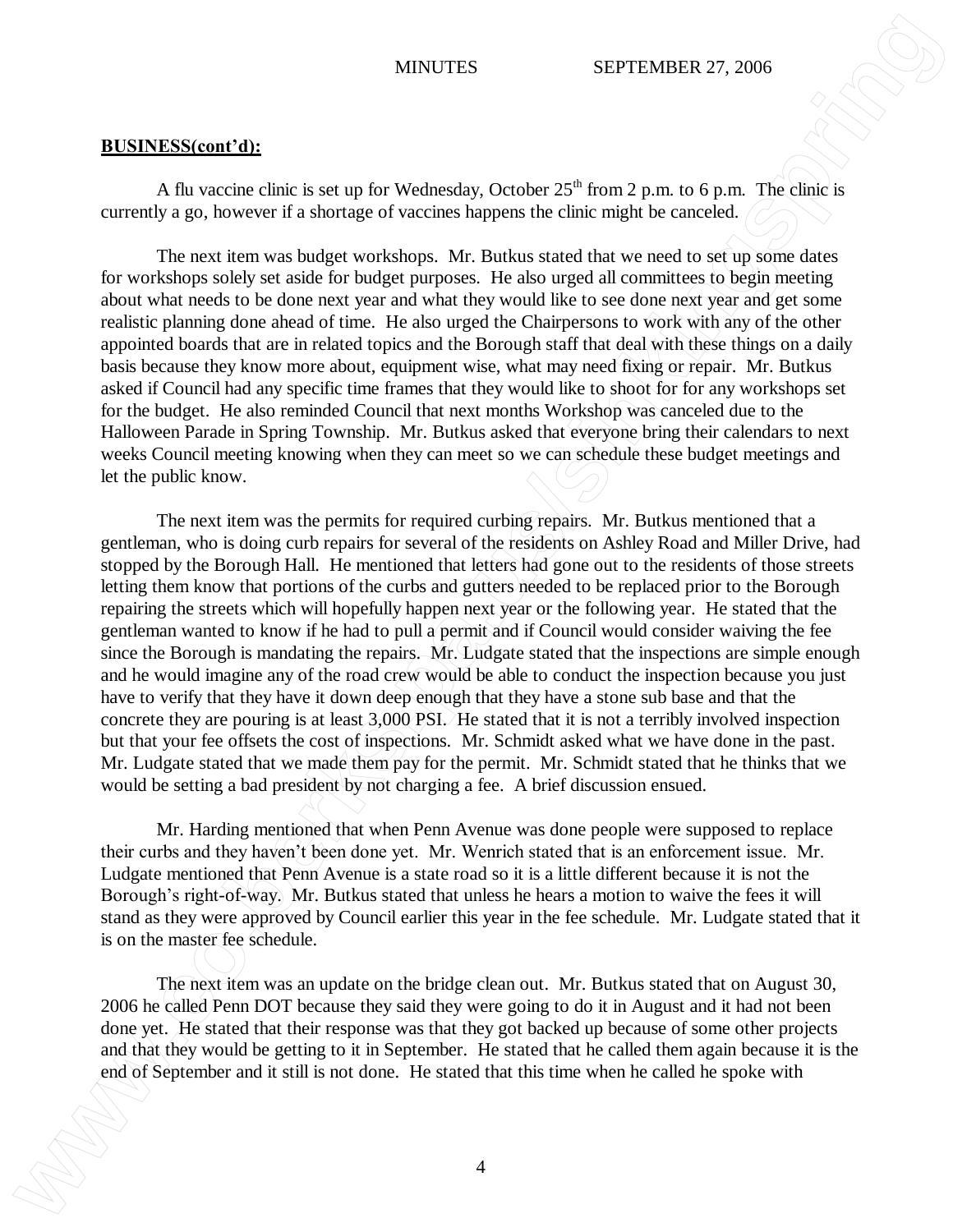another gentleman because the one he spoke to before had been transferred. Mr. Butkus stated that he was told that the permits were pulled from DEP but that we were bumped down on the priority list because there were some bridges in the county that had been damaged during the flooding and they were the priority and they did not know if they would get to it this year. Mr. Butkus stated that he was given another number for a gentleman that handles the priority list. He stated that he called that gentleman and explained our concerns to him and he stated that he did not understand why Mr. Butkus was told it would not get done because even if the crews are busy the permit was pulled early because it needed to get done. He stated that this gentleman was supposed to be checking with the County supervisor who controls the staff and has not yet gotten back to us. He stated that if he does not hear from him tomorrow he is going to start called every elected official he can. Mr. Wenrich asked Mr. Fitzpatrick where we would stand to put them on notice that if we do have a flooding issue that they will be held accountable for their lack of maintenance. Mr. Fitzpatrick stated that he would recommend that Council send them a letter explaining that it is a dangerous condition waiting to happen in the event of flooding. Mr. Wenrich made a motion that Mr. Fitzpatrick send a letter to that effect to Penn DOT and who ever else he has to stating that we have been more than patient and that we feel that it is their responsibility; seconded by Mr. Light. Mr. Ludgate stated that the only thing he would recommend is that what we can stated unequivocally is that the flooding has been worsened on Park Avenue because that bridge has not been maintained. Mr. Butkus added that because it has not been cleaned out it may also contribute to future damage to the bridge. Mr. Wenrich also mentioned that if he is not mistaken the pipeline runs under there and he would be more worried about that getting damaged. Mayor Noecker asked Mr. Leiby about how deep it is. Mr. Leiby stated that it is hard to say since it has been accumulating. He stated that we are actually aside of it but Buckeye is dead in the middle of it underneath coming down from Macungie. Mr. Butkus stated that he has a motion and a second to have Mr. Ludgate and Mr. Fitzpatrick coordinate on getting a letter off strongly urging that every thing be done that can be done to get this cleaned out as quickly as possible.  $AYES - 6$ , NAYS – 0, ABSENT  $-4$ ; motion carried. **MINUTES** SET A CONSULTER STATION CONSULTER STATES AND A CONSULTER STATE CONSULTER STATE CONSULTER STATE CONSULTER STATE CONSULTER STATE CONSULTER STATE CONSULTER STATE CONSULTER STATE CONSULTER STATE CONSULTER STATE CONS

Mr. Ludgate recommended that if they get back to Mr. Butkus that he let him and Mr. Fitzpatrick know so that they don't send the letter. Mr. Butkus stated that he would. Mr. Butkus also mentioned that when he spoke to one of the gentlemen he was told that they clean out fifty feet on either side of the bridge. Mr. Ludgate stated that it should be sufficient but there may be more that fifty feet down stream that should be cleaned out. Mr. Wenrich stated that we have to come up with a maintenance checklist for that. Mr. Butkus stated that once it is cleaned out we plan ahead for next year and maybe put time in there to work on it.

Mr. Butkus stated that the next item is the quote Zwicky had given us that he had mentioned at the last meeting for cleaning up the yard waste site from the tree branches. He stated that Mr. David Zwicky had called yesterday because they were going to be working at Spring Township and wanted to know if we wanted them to bring it down to our site on Friday. Mr. Butkus stated and after polling enough Council to get a majority vote we decided to go ahead with it. He stated that the quote was for \$3,750.00 for the first day and then \$3,400.00 for each additional day and we are saving on the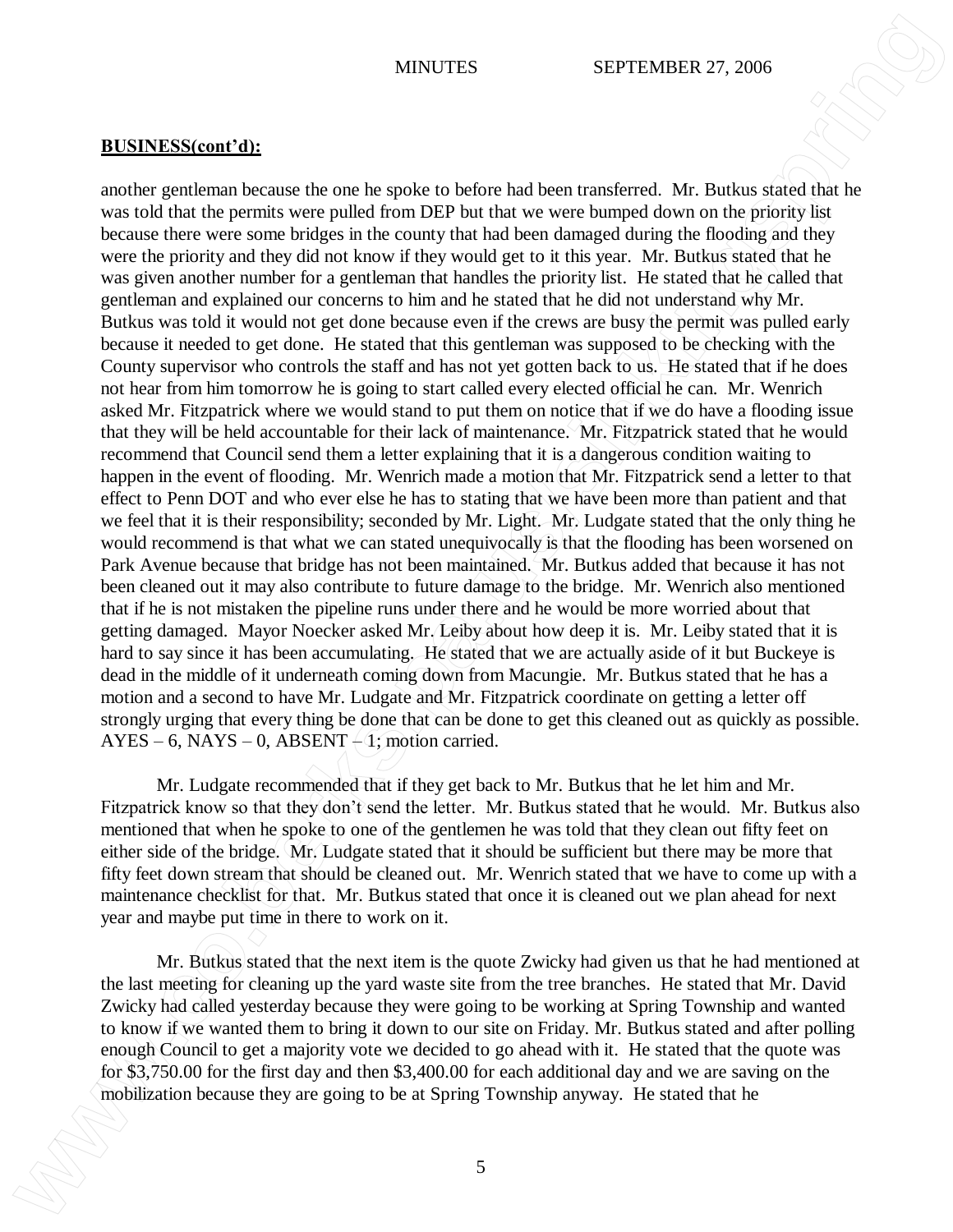would just like, for formality sake, a motion and approval from Council that we do go ahead with that since they haven't started yet. Mr. Leiby made the motion; seconded by Mrs. Kutz to have Zwicky proceed with the quote they gave us.  $AYES - 6$ ,  $NAYS - 0$ ,  $ABSENT - 1$ ; motion carried.

Mr. Schmidt asked if this is the first time we are having this done. Mr. Butkus stated that this is the first time that we are having Zwicky do it. He mentioned that once before our street crew borrowed the chipped from COG and did it but after we were done with it we had to replace the blades because it was not designed to do that type of work. Mr. Schmidt mentioned that Zwicky started at Spring Township today and there pile was five times the size of ours and Zwicky got half of it done already so it will probably only take them half a day at our site. Mr. Light mentioned that he did not get the letter and asked Mr. Butkus if he could have one. Mrs. Shade stated that copies were put in all of the mail boxes. Mr. Light stated that he did not know a vote was taken. Mr. Butkus stated that we had gotten four yes votes pretty quickly which is a majority. Mr. Light stated he still would like to have been told about this since he is part of Council.

Mr. Schmidt mentioned that they are going to have a Sewer Committee Budget meeting on Monday morning at 10:00 am and this will be discussed and figured into the budget.

Mr. Shade mentioned that Mr. Schlessman was here this evening to discuss his trash problems. Mr. Schlessman stated that he has a commercial property and he is having problems with the trash men not picking up his trash. He stated that he spoke to them and they told him that they are only required to pick up residential trash. Mr. Schlessman stated that he pays a commercial rate because of his business. He stated that last week they took them away and now this week they didn't again. He stated that he stopped them and asked them about it and they told him that the Borough told them that they didn't have to take anything that isn't residential. Mr. Schlessman explained that the plastic in the barrels are old plastic tanks from cars that are all sawed up into pieces which are perfectly acceptable to go to a land fill. Mrs. Shade stated that she has been on the phone many times with Mr. Schlessman and Lebanon Farms trying to be the mediator. She stated that Lebanon Farms stated that in their contract it states that they can only put out 30 gallon containers and Mr. Schlessman has 50 gallon containers. She mentioned that inside the 50 gallon containers he says there aren't sharp pieces but the girl from Lebanon Farms said that they can't take that chance because of their insurance. Mrs. Shade stated that we had the same problem with another business on Columbia Avenue that put out 50 gallon containers and they had to get a dumpster. She stated that Lebanon Farms is bound by the contract which states 30 gallon containers and Mr. Schlessman's containers are too large for them to wrap their arms around to pick up. Brief discussion ensued. Mr. Wenrich stated that his suggestion is that Mr. Schlessman put the 30 gallon containers out and if they don't take them then let the Borough know. Mr. Fitzpatrick stated that we can't control how the driver acts but if he refuses to collect it we will find out why from the company and we will determine if it is with in the bounds of the contract and if they have the right to deny it in the bounds of the contract then we don't have a choice, but if they don't have the right to reject it in the bounds of the contract then we will insist that they collect it. MYSUTES SFFENARER 27, 2006<br>
MRISS TSCHLESS THE UNIT TRANSFER CONTINUES TO A CONTINUES TO A CONTINUES TO A CONTINUES TO A CONTINUES TO A CONTINUES TO A CONTINUES TO A CONTINUES TO A CONTINUES TO A CONTINUES TO A CONTINUES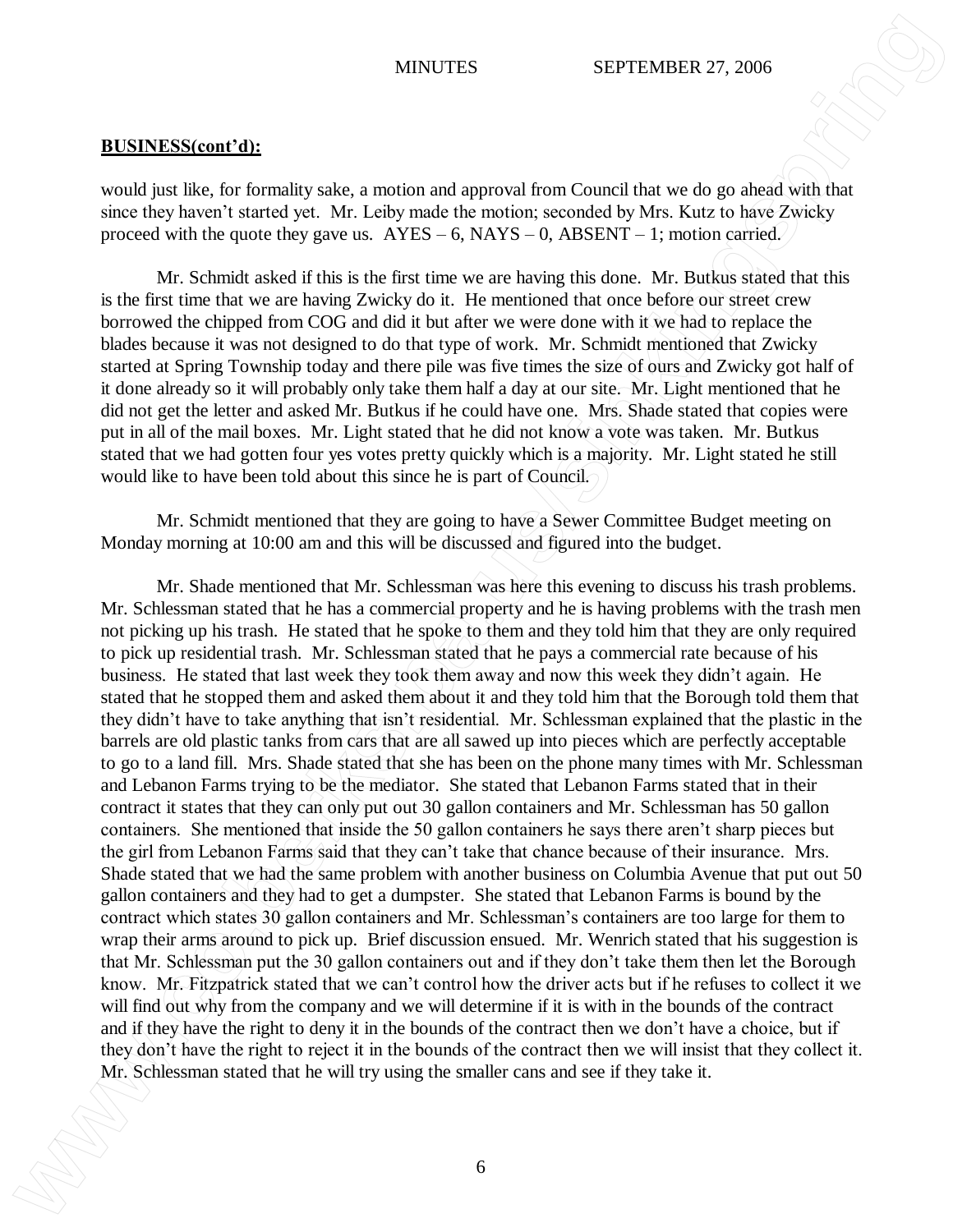#### **ROBERT LUDGATE JR:**

#### Traditions:

Mr. Ludgate stated that he handed out a copy of a memo. He mentioned that at last nights Planning Commission meeting the Traditions Development folks were there with their attorney Mr. Maras. He stated that the memo was prepared for both the Planning Commission and Council and just tells you the history of where we started off. At last nights meeting the Planning Commission passed a recommendation that the amendment be forwarded to Council for consideration for advertising for a hearing. He stated that starting on page two of the memo there are actually suggested language changes and if you read through there are a couple of corrections. He stated that they asked that the heights for shrubs be changed, we had it listed as six feet and they are requesting it be reduced to four feet. He stated that Mr. Maras also wanted a sentence added to number ten, that if the traffic study is performed and any necessary improvements are to be installed by the developer at their sole expense subject to any necessary permits being obtainable by the developer. He also mentioned that Mr. Maras intends to contact Mr. Fitzpatrick concerning number twelve to talk about language concerning how the Borough would be assured that this would remain an age restricted development. He stated that what Mr. Maras did tell them was that they would deed restrict it in the deeds of the property and the property could only be used as an age restricted development and that there will be those covenants in the home owners association agreement which has to be submitted per this amendment to Borough Council and Borough Solicitor for his approval. He stated that Traditions wanted to buy this property in two tracts, one tract they want to keep Traditions and build an independent living facility that they would own and the other tract they propose age restricted townhouses that they would actually sell that development to someone else. They said that the contract between them selves and who ever they sell to will remind the people that it is subject to a deed restriction and it will be subject to these home owner association restrictions. He stated that beyond that, what he explained to Mr. Maras is that the Solicitor is looking for some language that would institute some kind of penalty if all that failed to happen. He stated that Traditions agreed at the Planning Commission meeting that they would make all of the changes requested in this memo to the language of the amendment that they put forth and Mr. Maras is supposed to contact Mr. Fitzpatrick to find out what kind of language he is looking for as far as a penalty clause. Mr. Ludgate stated that based upon the insertion of that by the developer the Planning Commissions recommendation is that the amendment could be forwarded to Borough Council for consideration for advertising. **ROBERT LUDGATE JR:**<br>**ROBERT LUDGATE JR:**<br>**ROBERT LUDGATE JR:**<br>**ROBERT LUDGATE JR:**<br>**MECONOMIST CONTEXT CONTEXT CONTEXT CONTEXT CONTEXT CONTEXT CONTEXT CONTEXT CONTEXT CONTEXT CONTEXT CONTEXT CONTEXT CONTEXT CONTEXT CONTEX** 

Mr. Butkus suggested that before Council gives Mr. Fitzpatrick the go ahead to advertise it he gets Council a copy of the adjusted wording. Mr. Fitzpatrick stated that we don't want to have to police the ages and that Traditions would have to have some type of reporting requirement on an annual bases to report to the Borough the ages of the people that are there. Mr. Ludgate stated that he did explain that to Mr. Maras and believes he understood. Mr. Wenrich stated that he noticed that it is a gated community and asked if this will be a private area. Mr. Ludgate stated that the developer is not seeking to dedicate roads to the Borough, they will be privately owned and maintained. He stated that at this point they have not made a final decision as to whether or not they will have a gate but they will more then likely will be gated roadways. Mr. Wenrich stated that he saw it in one of the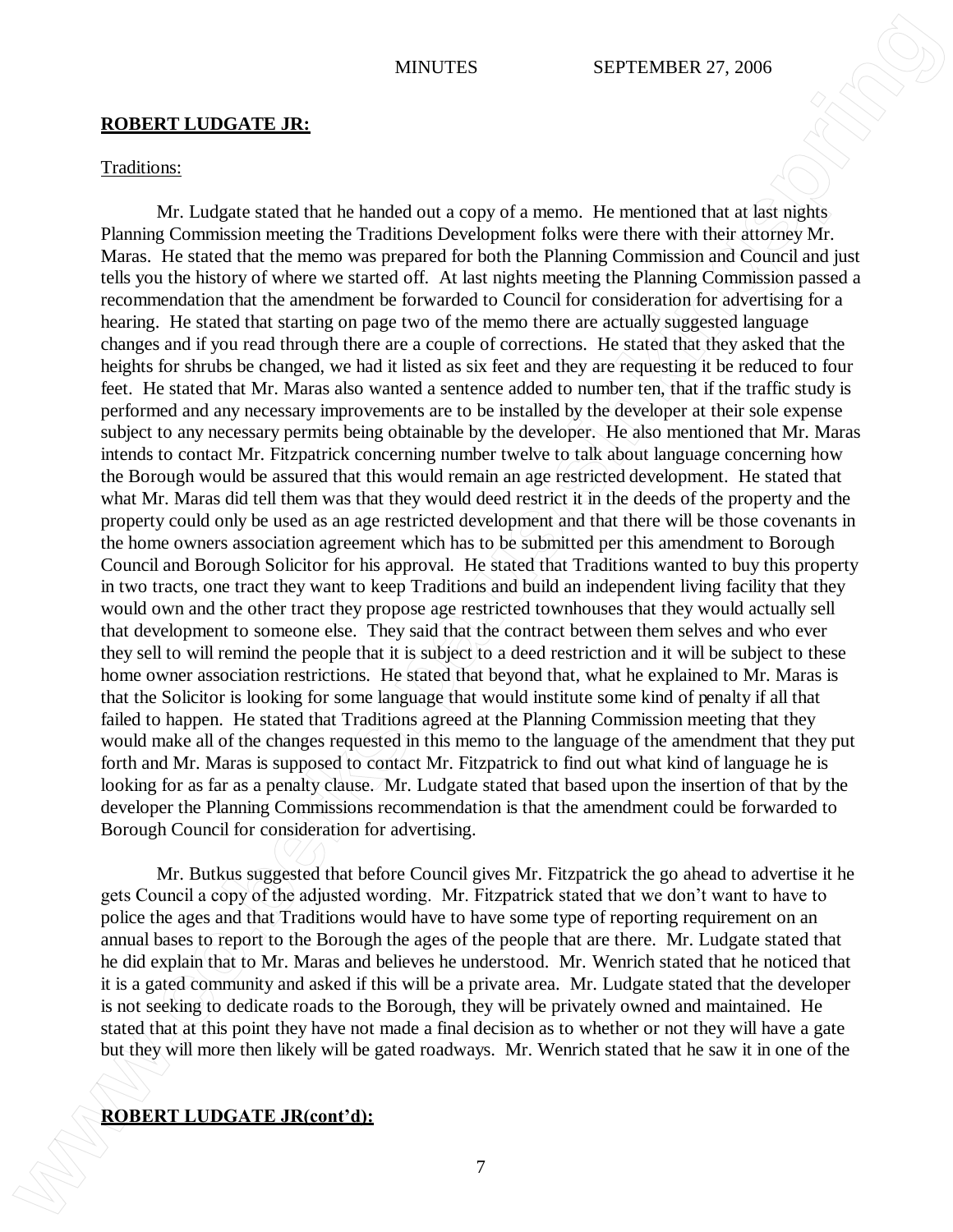notes that there will be a guard station or mechanical entrance gate. Mr. Ludgate stated that is something that this amendment says they have the right to do. Mr. Wenrich asked if they gave any idea as to the number of units. Mr. Ludgate stated that in the independent living facility it will be 130 unit with the potential for an additional 20 if they would ever expand it in the future and there would be 80 townhouses. A brief discussion ensued. **BRUCE AND ARREL STATES** SPECIAL SURFACE CONDUCTES<br> **BRUCE AND ARREL STATES** SURFACE CONDUCT SURFACE CONDUCTS AND CONDUCTS ON THE SURFACE CONDUCTS ON THE SURFACE CONDUCTS ON THE SURFACE CONDUCTS ON THE SURFACE OF SURFACE C

## **REGINA SHADE:**

### Costars Letter:

Mrs. Shade read a letter that we received from Costars regarding Sodium Chloride contract information for 2006-2007. Mr. Butkus recommended that we hold off giving them the updated information until after we hire the new Director of Public Works.

### **BARBARA KUTZ:**

Mrs. Kutz mentioned that Mrs. Shade brought it to her attention that we might be due for a new copy machine. She asked if Mrs. Shade could pursue checking into getting a new copier. She stated that in looking at the budget there is \$5,000.00 budgeted for new equipment which we have not spent for this year.

### **MAYOR NOECKER:**

Mayor Noecker mentioned that the new part time police officer was sworn in yesterday morning and is now under instruction from the Chief.

### **EXECUTIVE SESSION:**

Council went into executive session at 8:25 p.m. to discuss the first round of interviewing for the Director of Public Works position.

#### **RECONVENED:**

Council reconvened at 8:35 p.m. No action was taken.

Mr. Butkus stated that the three finalists will be met with sometime next week so hopefully by our regular meeting next week we will have a decision and offer it to them so that the third or forth week of October they can start and still give their current employer two weeks notice.